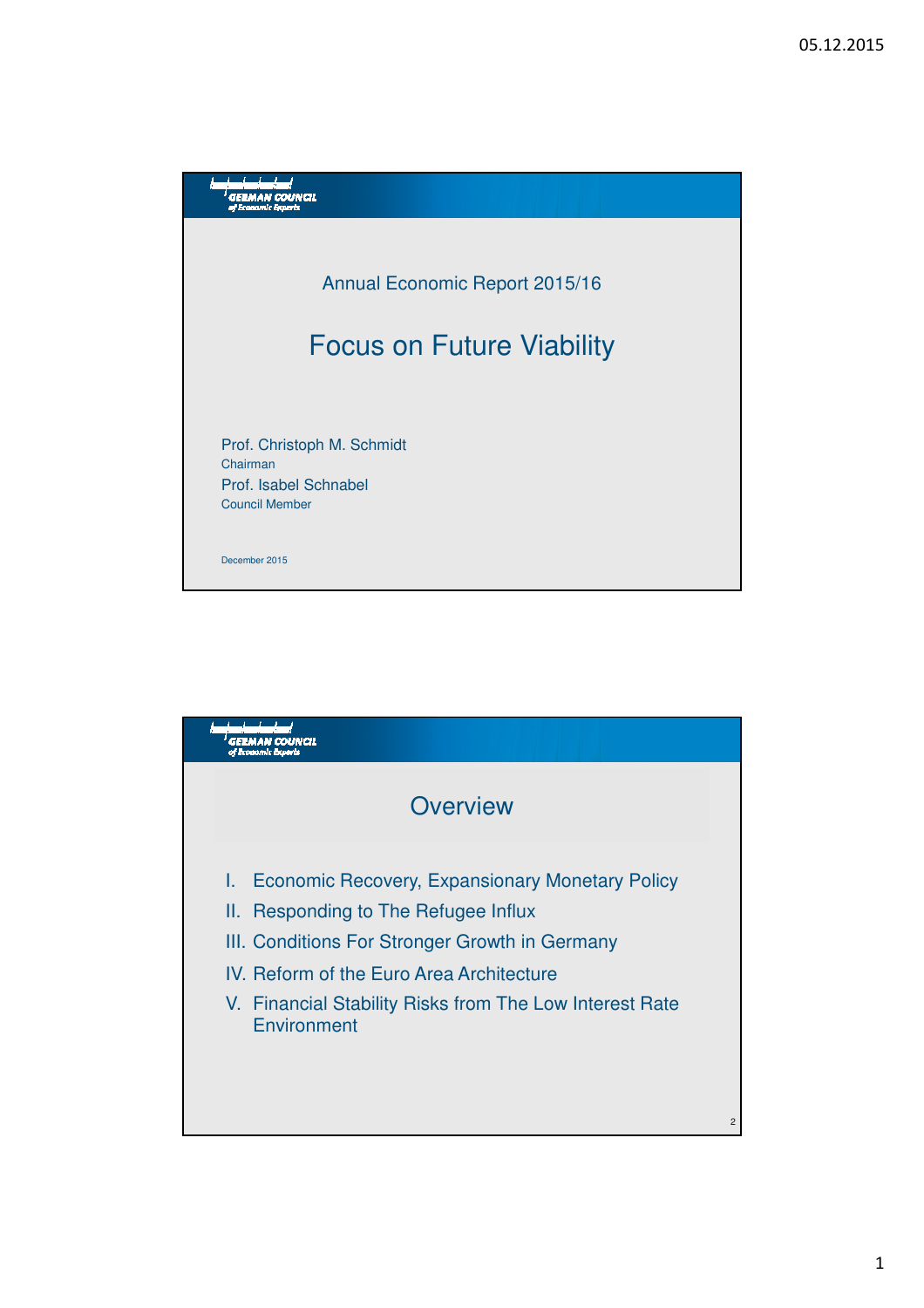

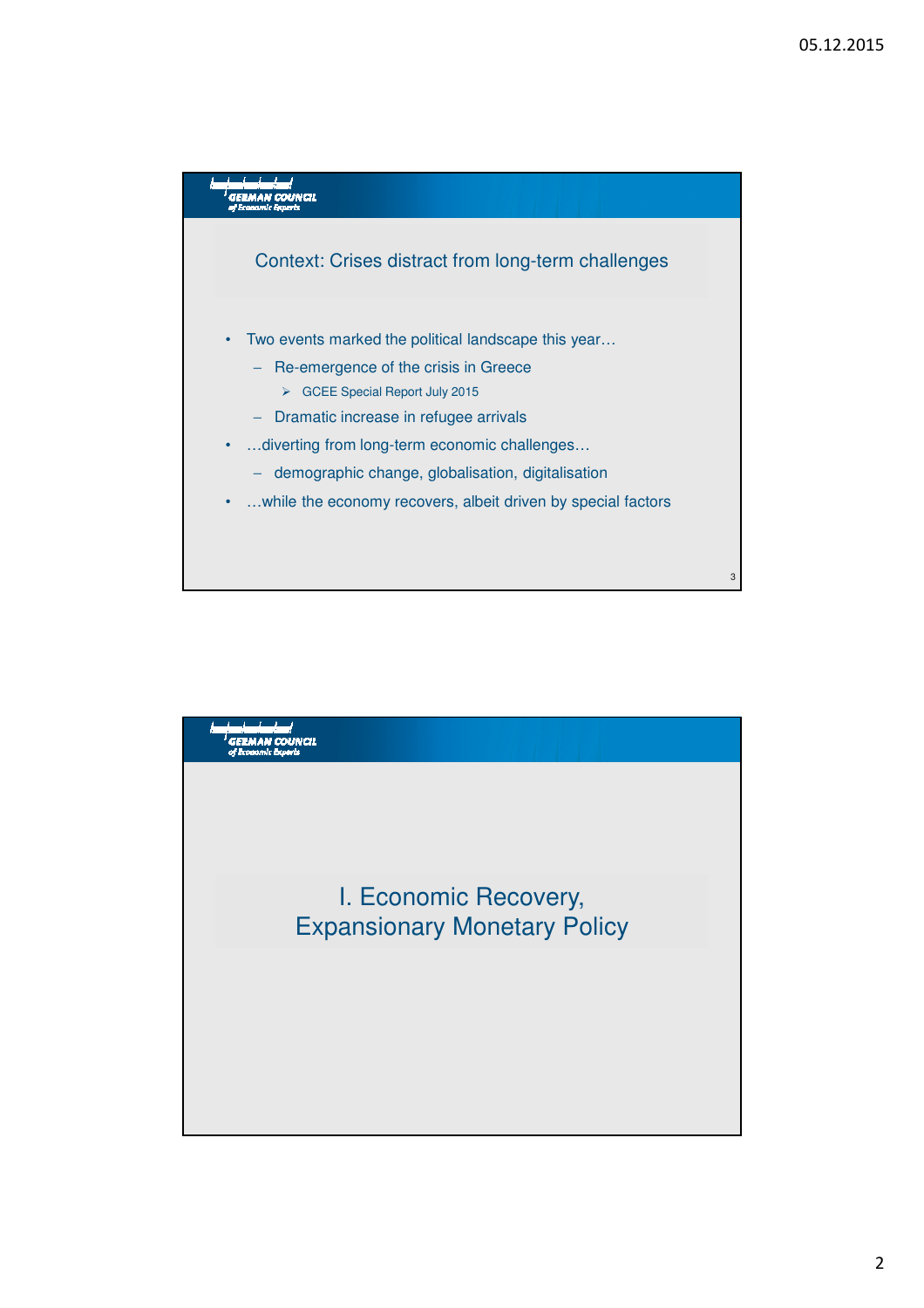

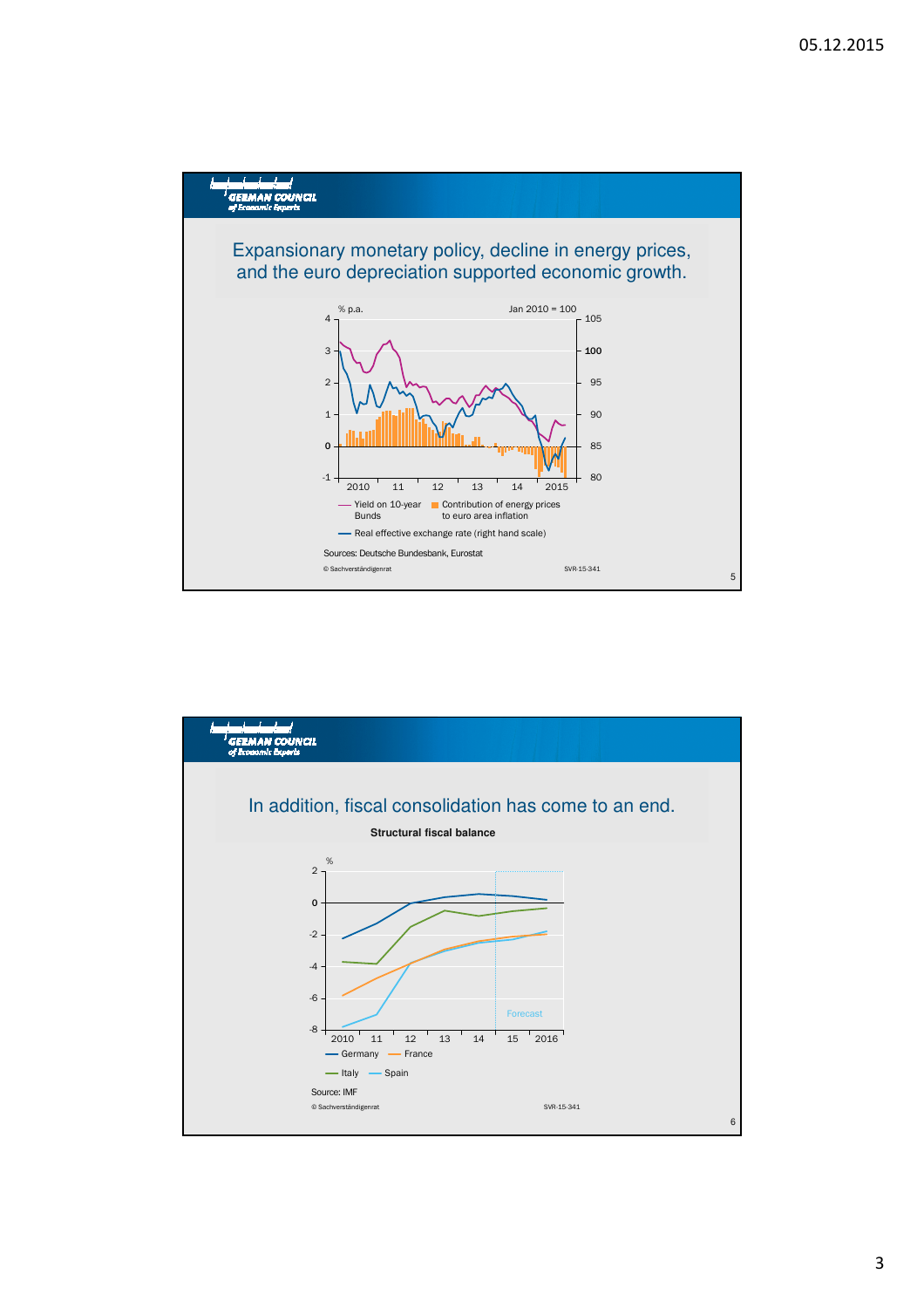

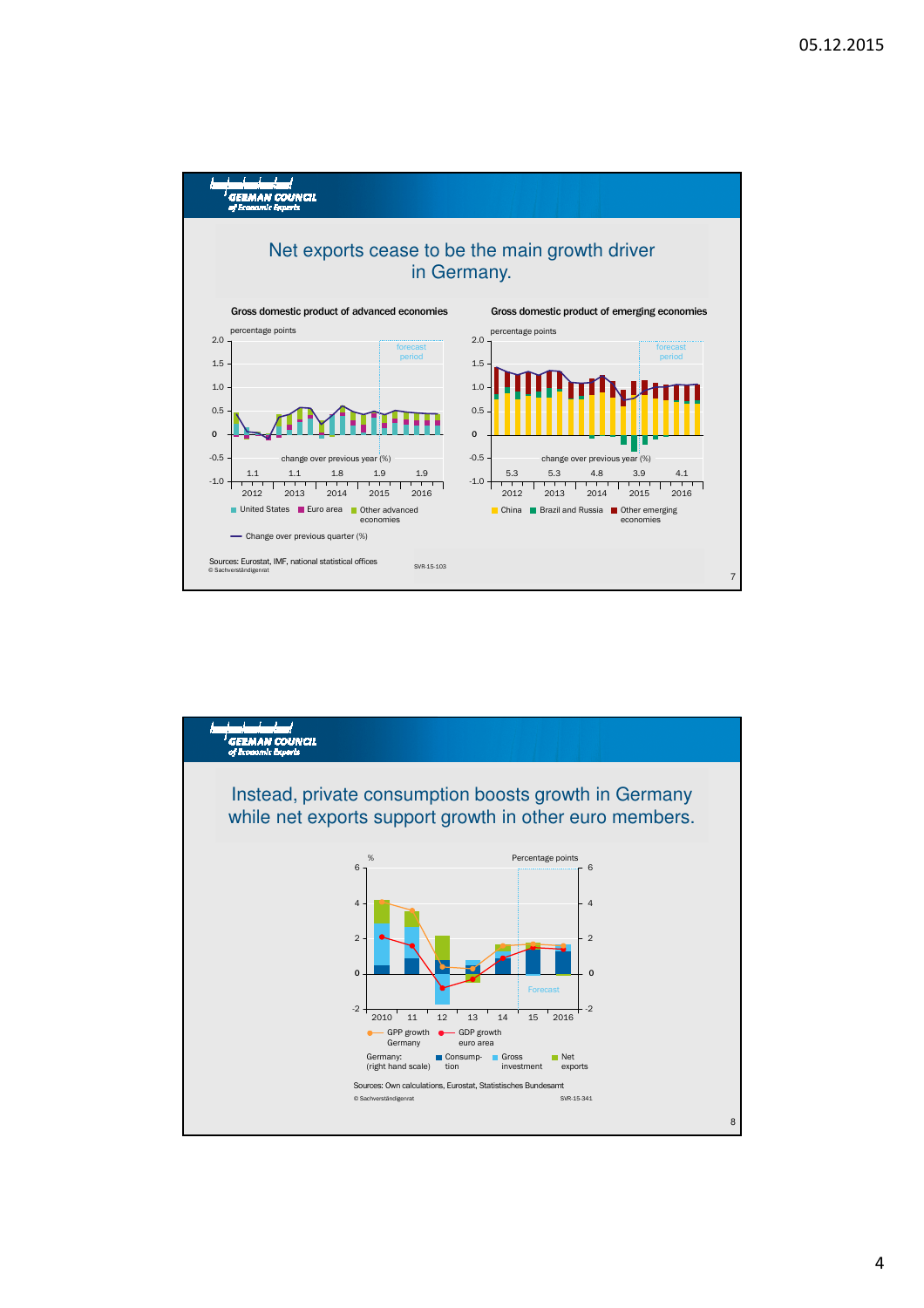

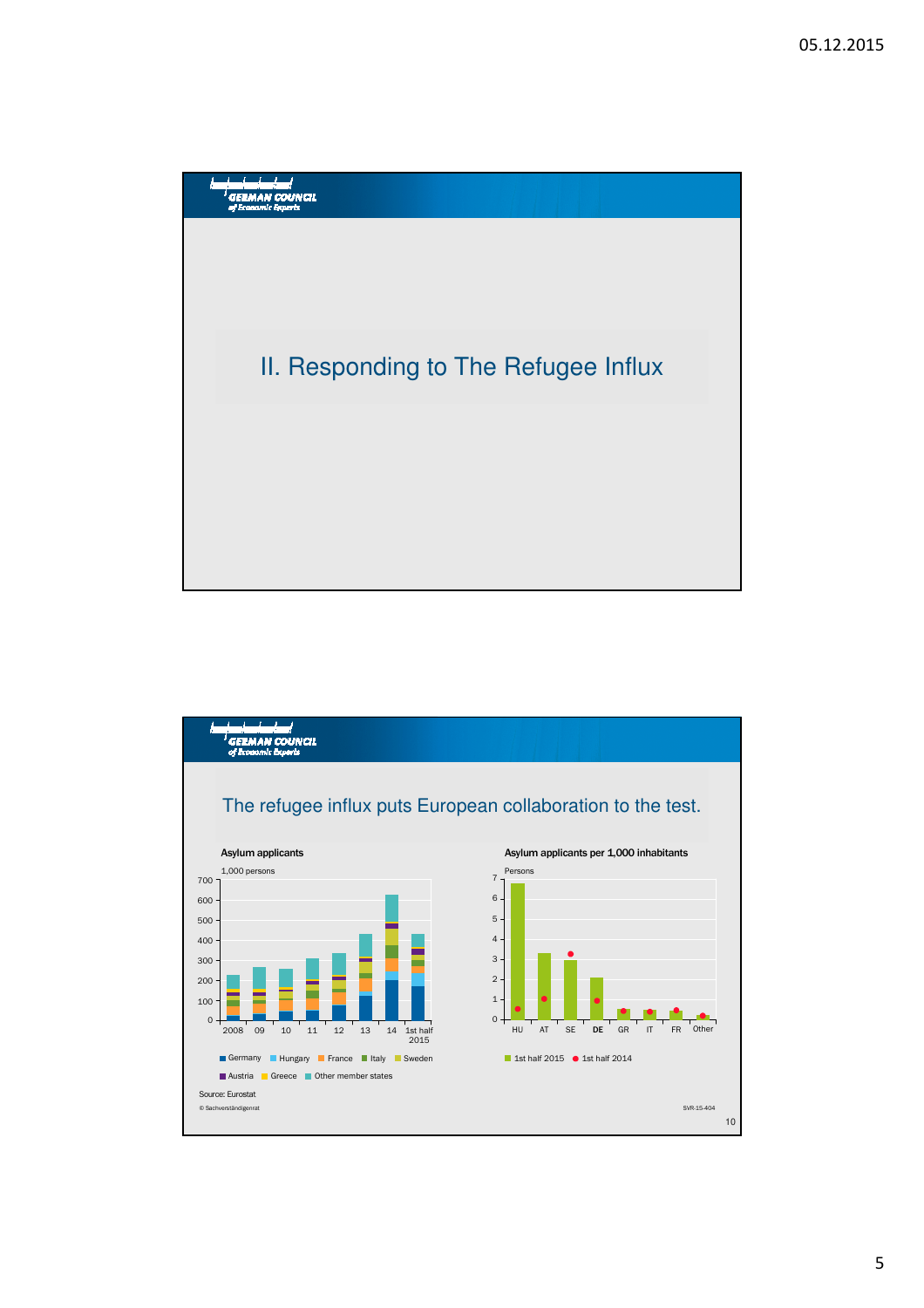

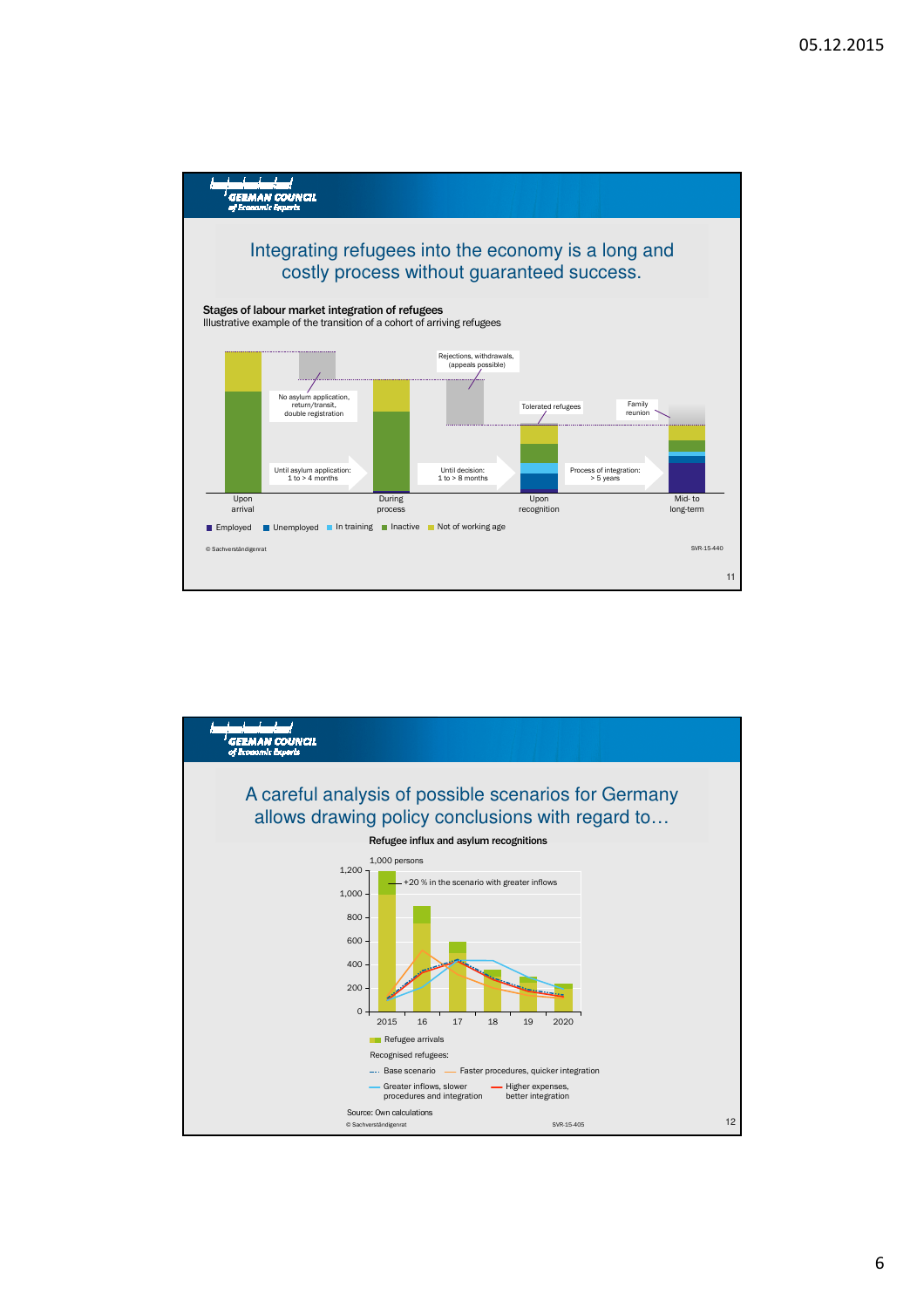

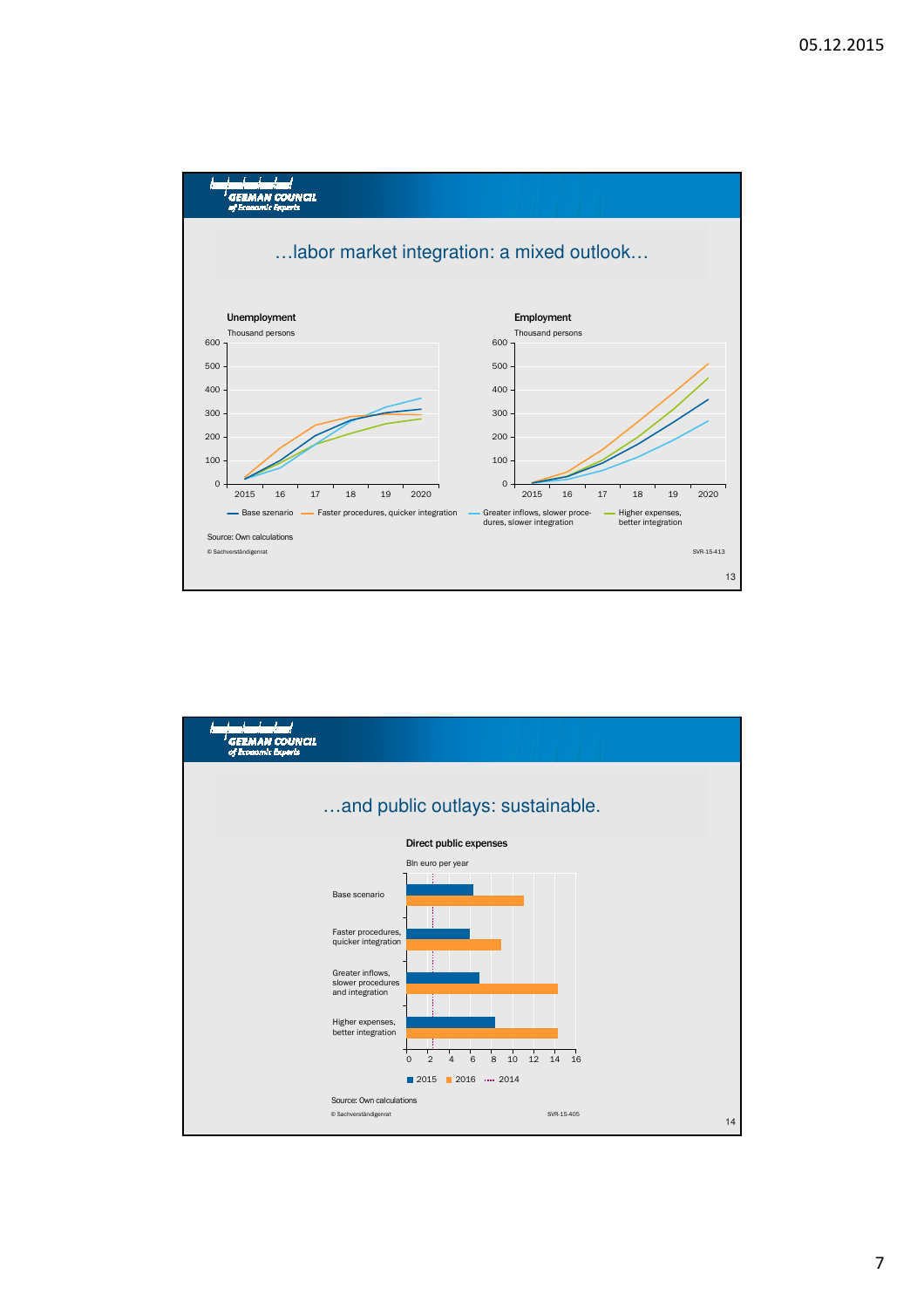

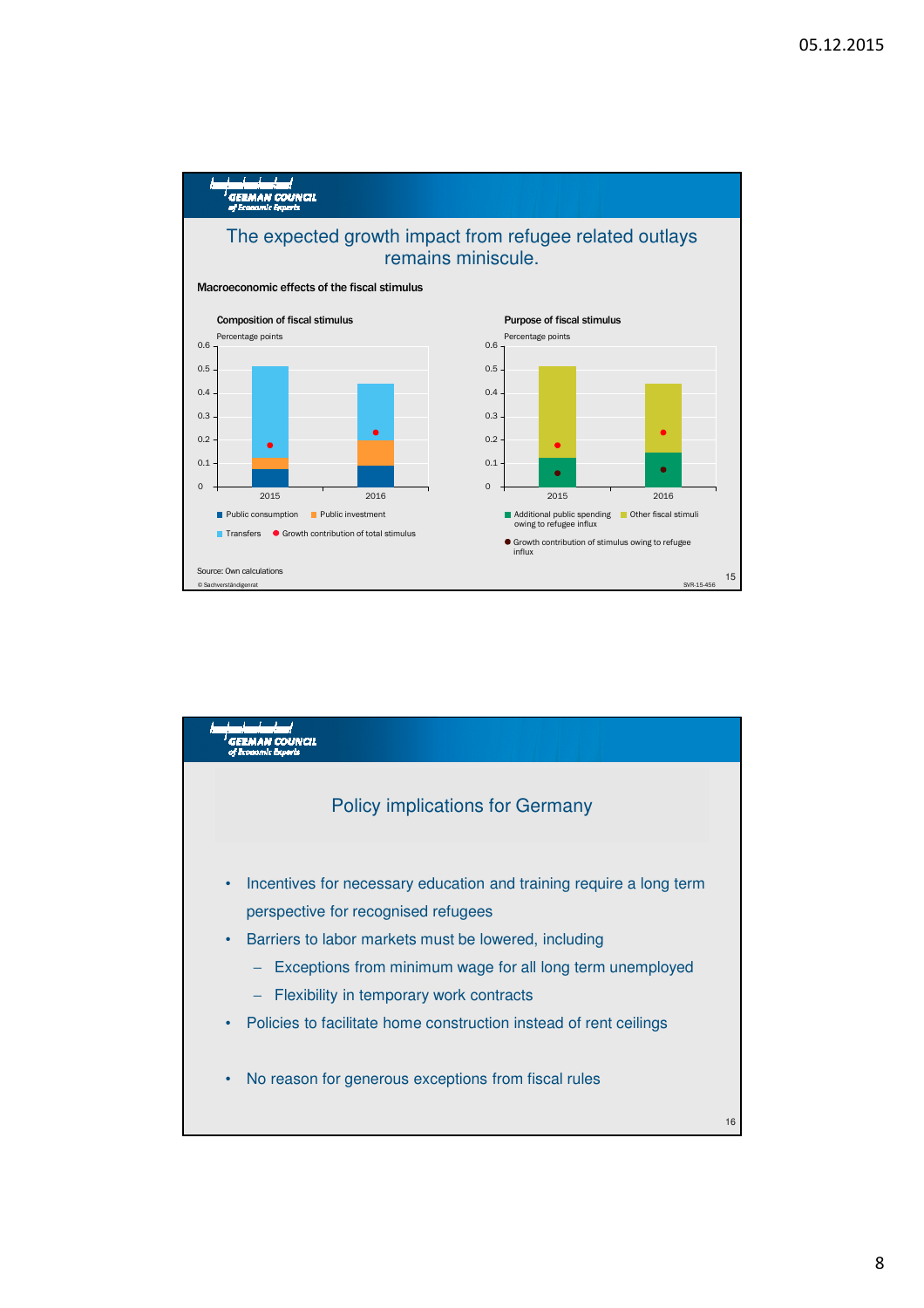

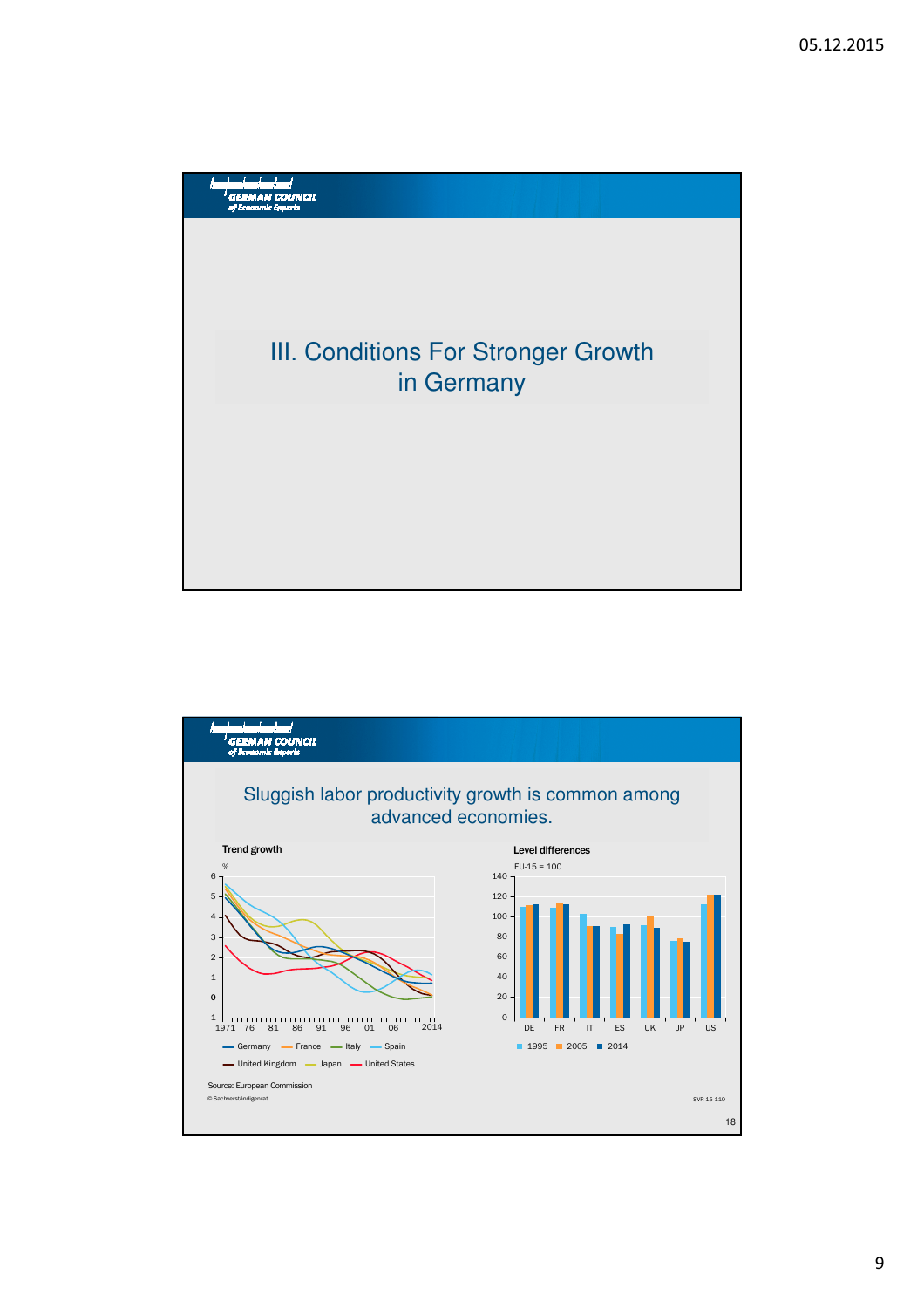

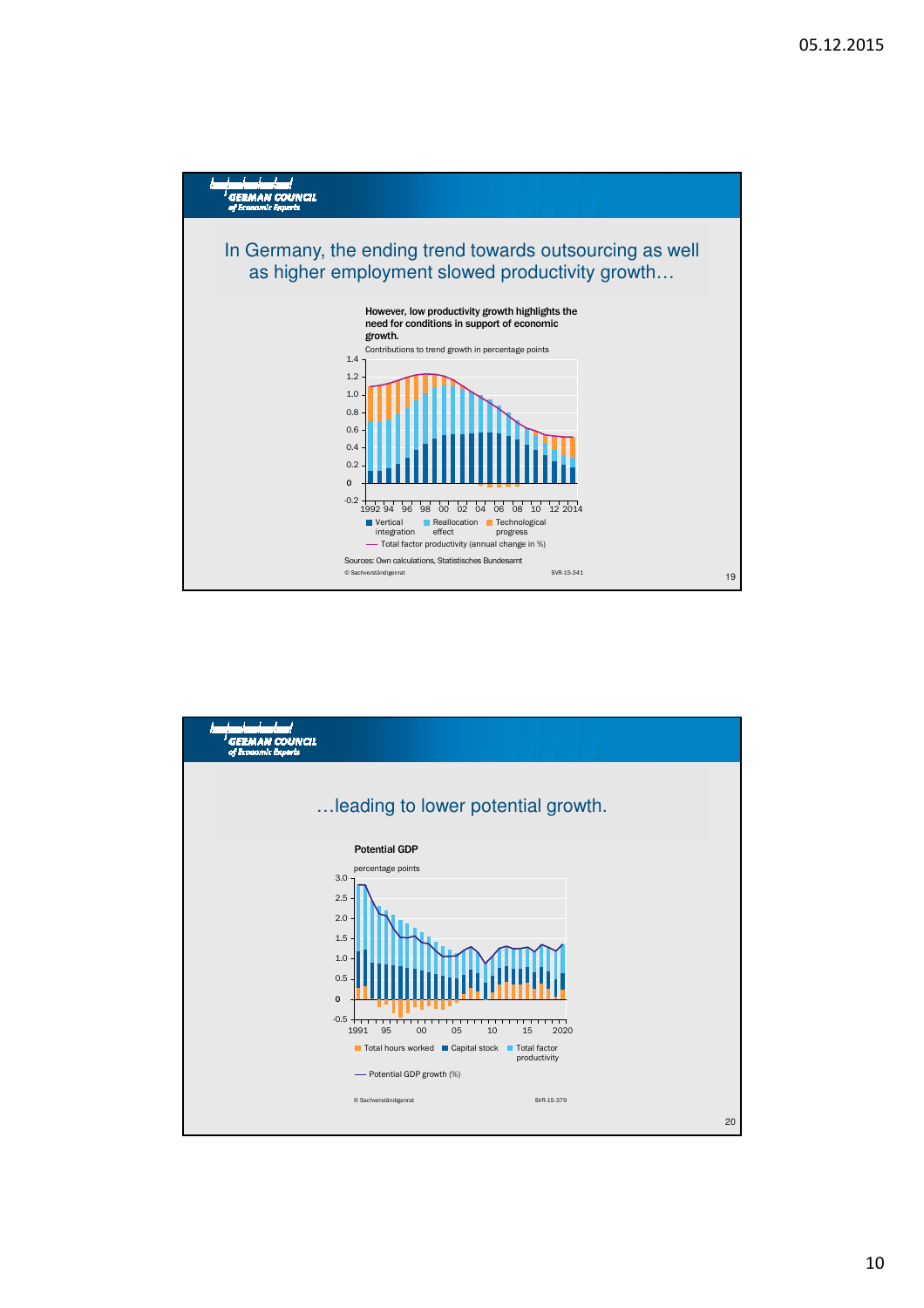

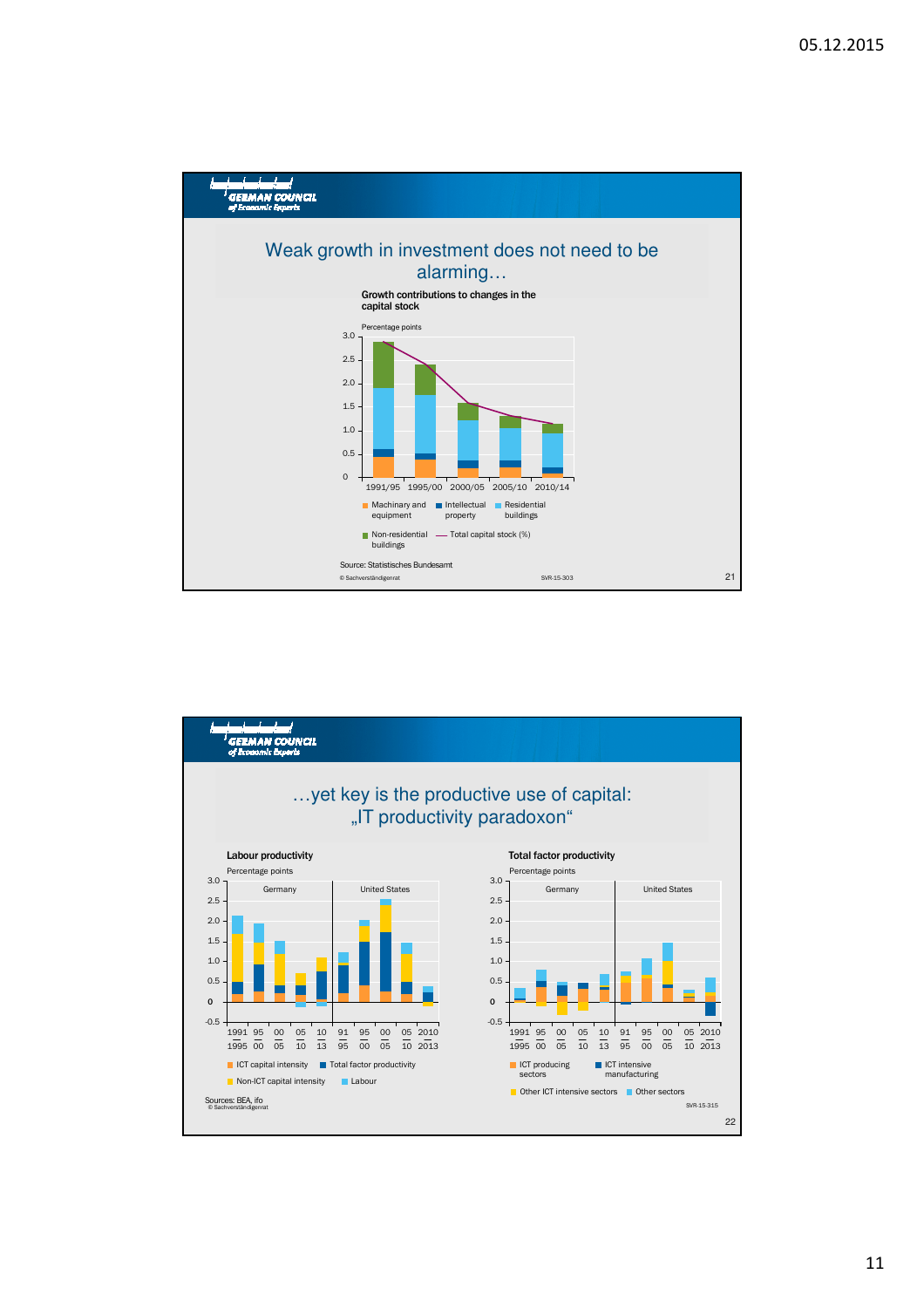

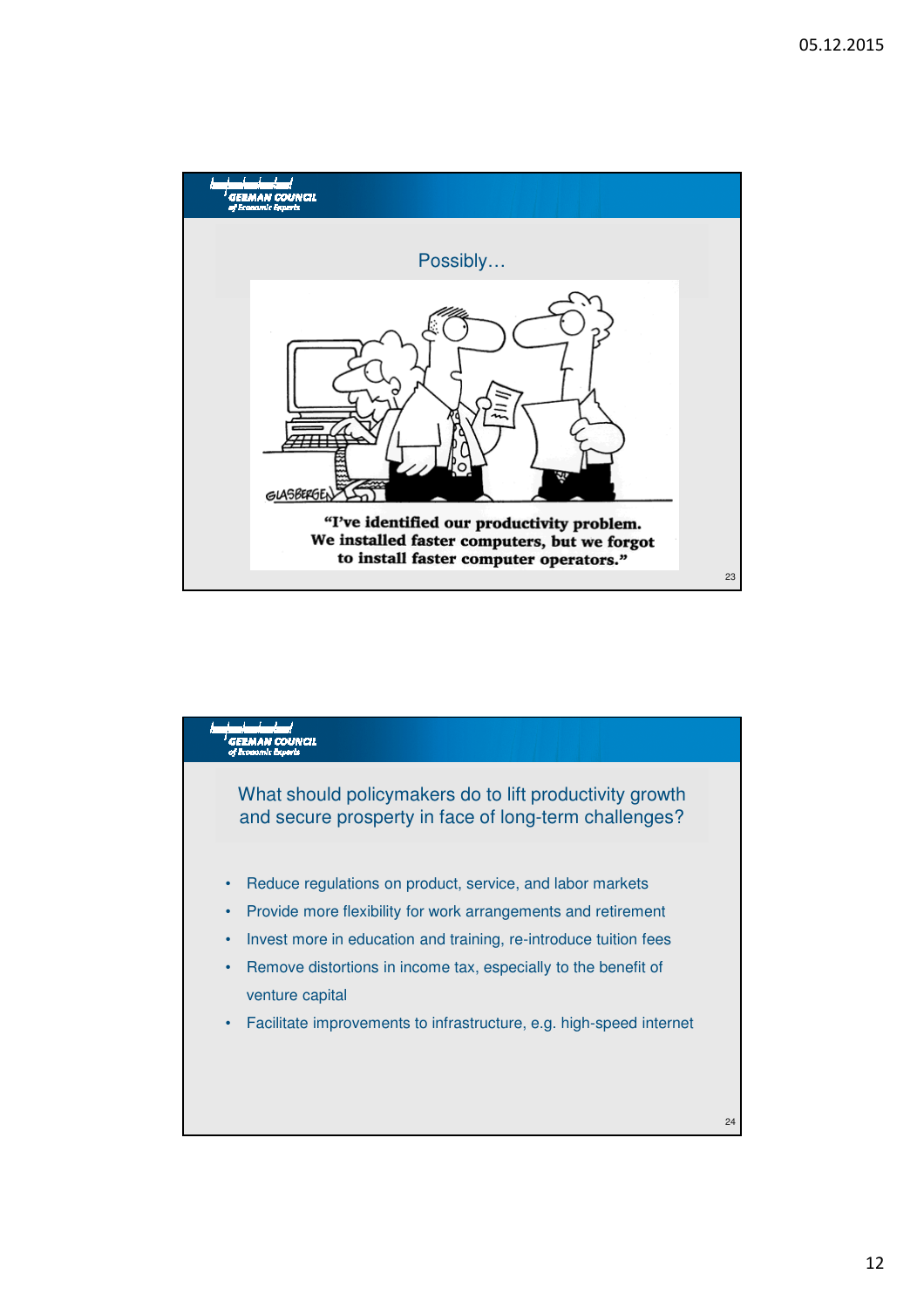

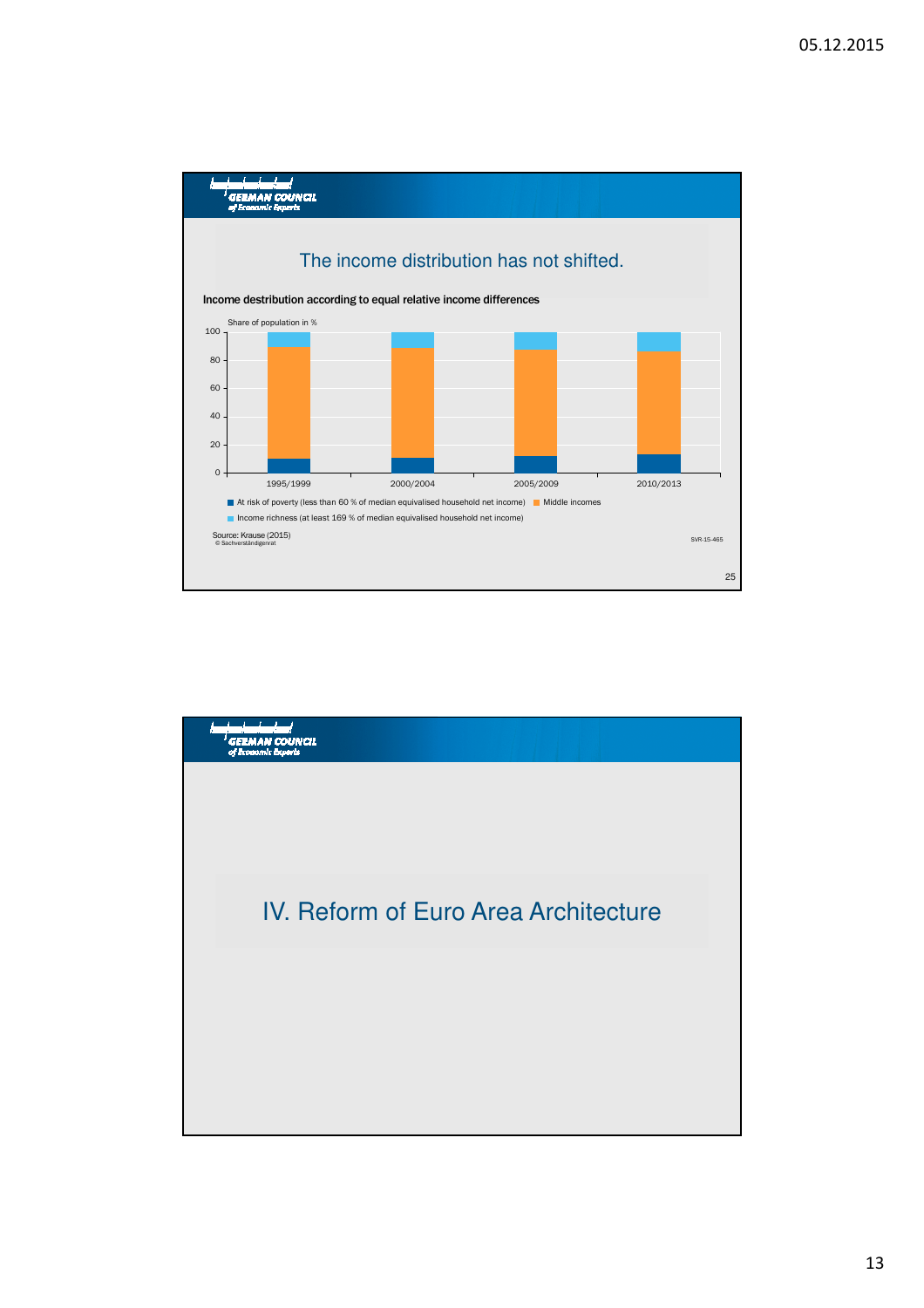

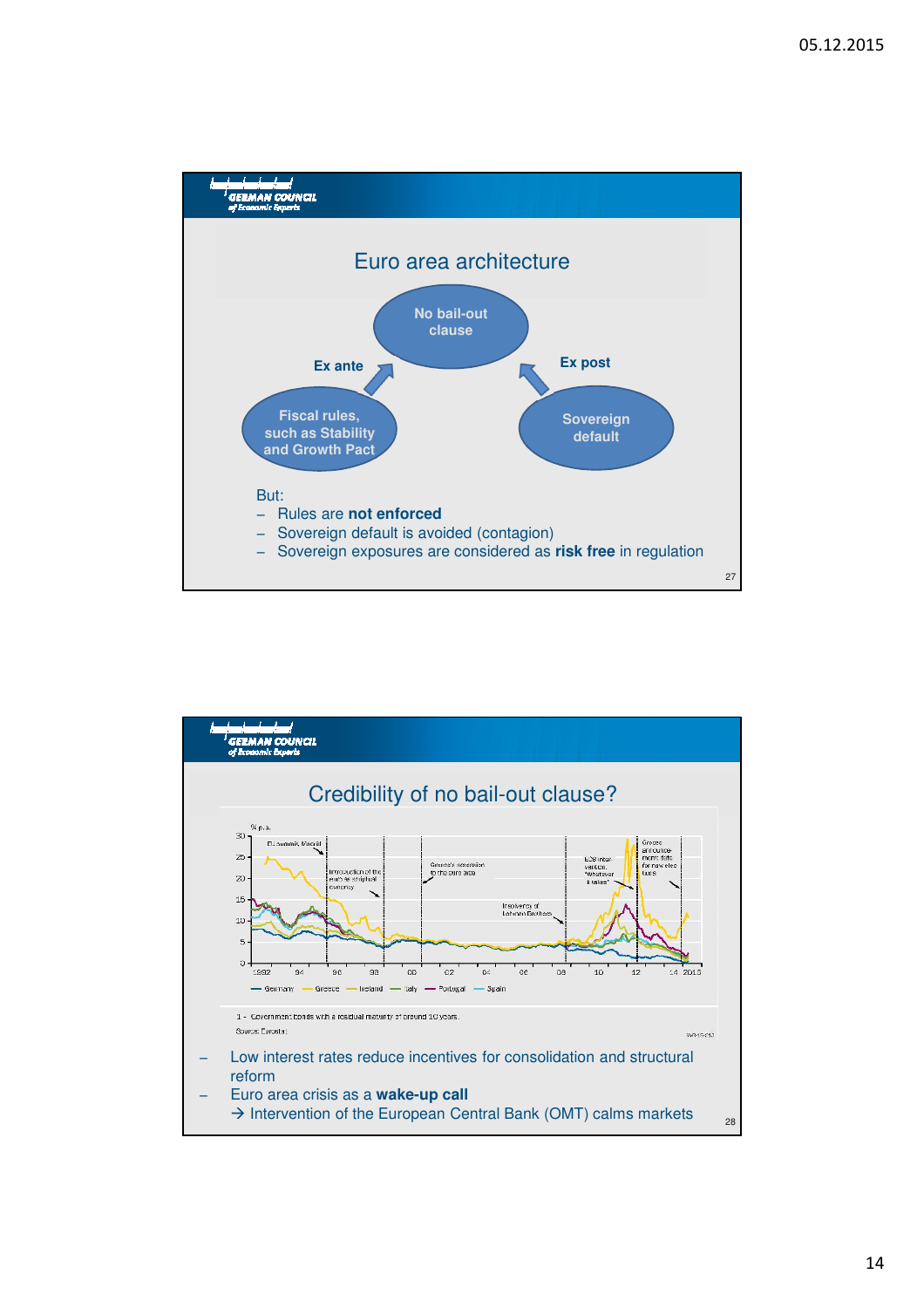

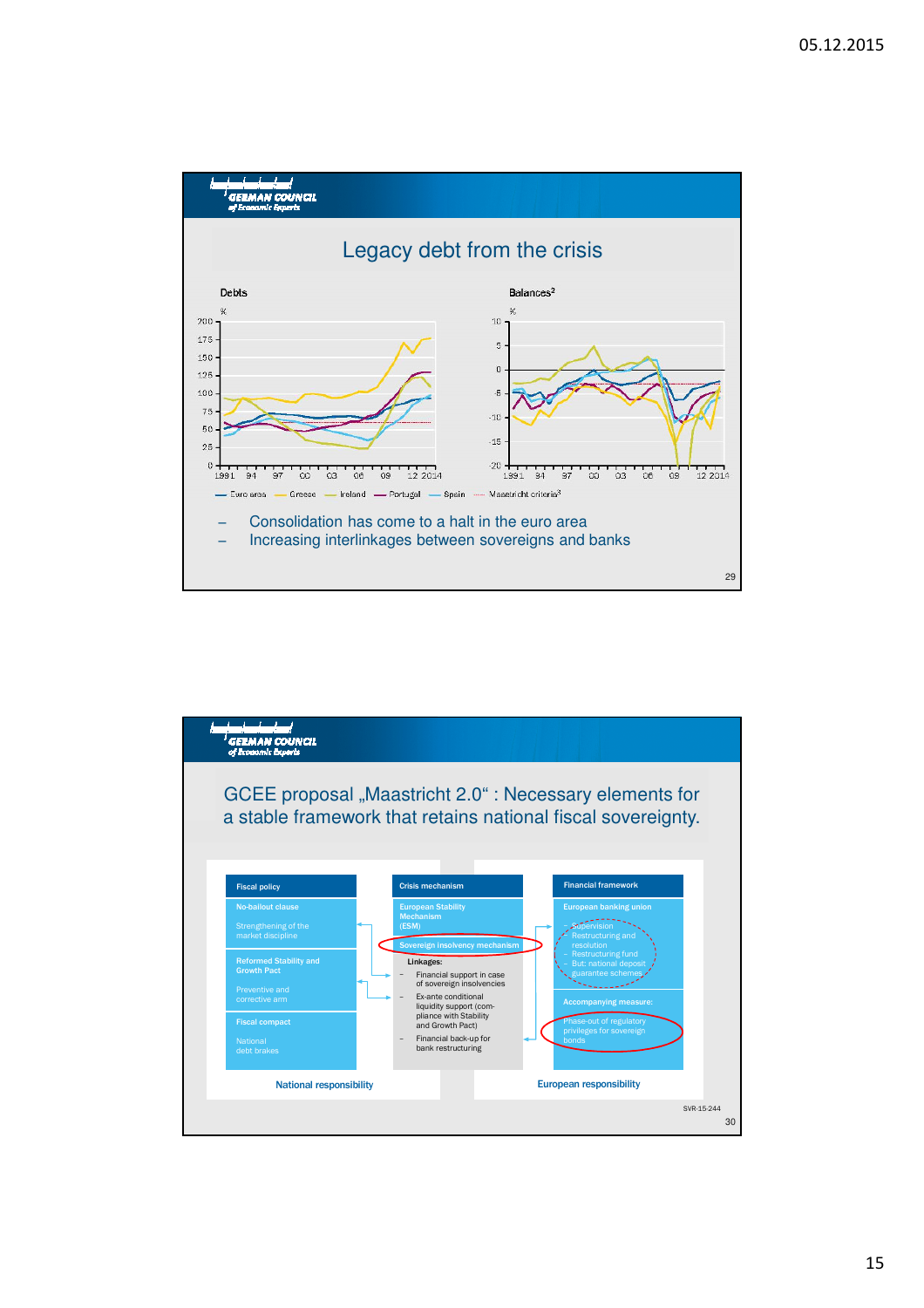

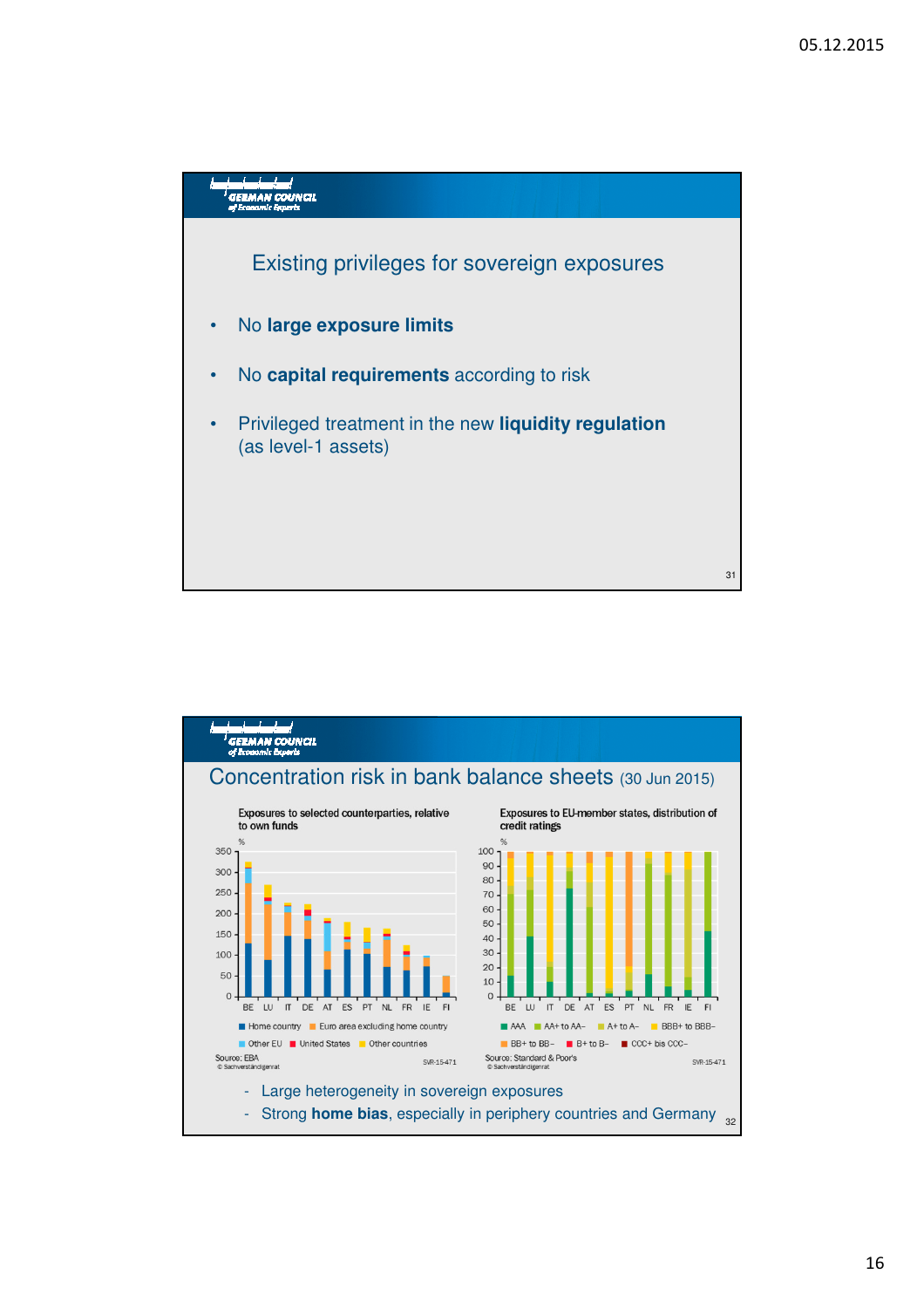

| GERMAN COUNCIL<br>of Economic Experts |                                                                              |                                            |                      |                                              |
|---------------------------------------|------------------------------------------------------------------------------|--------------------------------------------|----------------------|----------------------------------------------|
|                                       | Risk-adjusted large exposure limits and risk weights for sovereign exposures |                                            |                      |                                              |
| <b>Standard &amp; Poor's</b>          | <b>Member states</b>                                                         | <b>Basel risk weight</b><br>for sovereigns | Large exposure limit | <b>Basel risk weight</b><br>for corporations |
| credit ratings                        |                                                                              | %                                          |                      |                                              |
| AAA                                   | DE, LU                                                                       | $\mathbf 0$                                | 100                  | 20                                           |
| $AA+/AA/AA-$                          | AT, FI, NL/BE, FR/EE                                                         |                                            |                      |                                              |
| $A+/A/A-$                             | IE/SK/LT, LV, SI                                                             | 20                                         | 90                   | 50                                           |
| BBB+/BBB/BBB-                         | MT/ES/IT                                                                     | 50                                         | 75                   | 100<br>150                                   |
| BB+/BB/BB-                            | $-/PT/$                                                                      | 100                                        | 50                   |                                              |
| $B+/B/B-$                             | $CY/-/-$                                                                     |                                            |                      |                                              |
| CCC+/CCC/CCC-                         | $-/-/GR$                                                                     | 150                                        | 25                   |                                              |
| © Sachverständigenrat                 | Sources: Basel Committee on Banking Supervision, Standard & Poor's           |                                            |                      | SVR-15-429                                   |
|                                       |                                                                              |                                            |                      | 34                                           |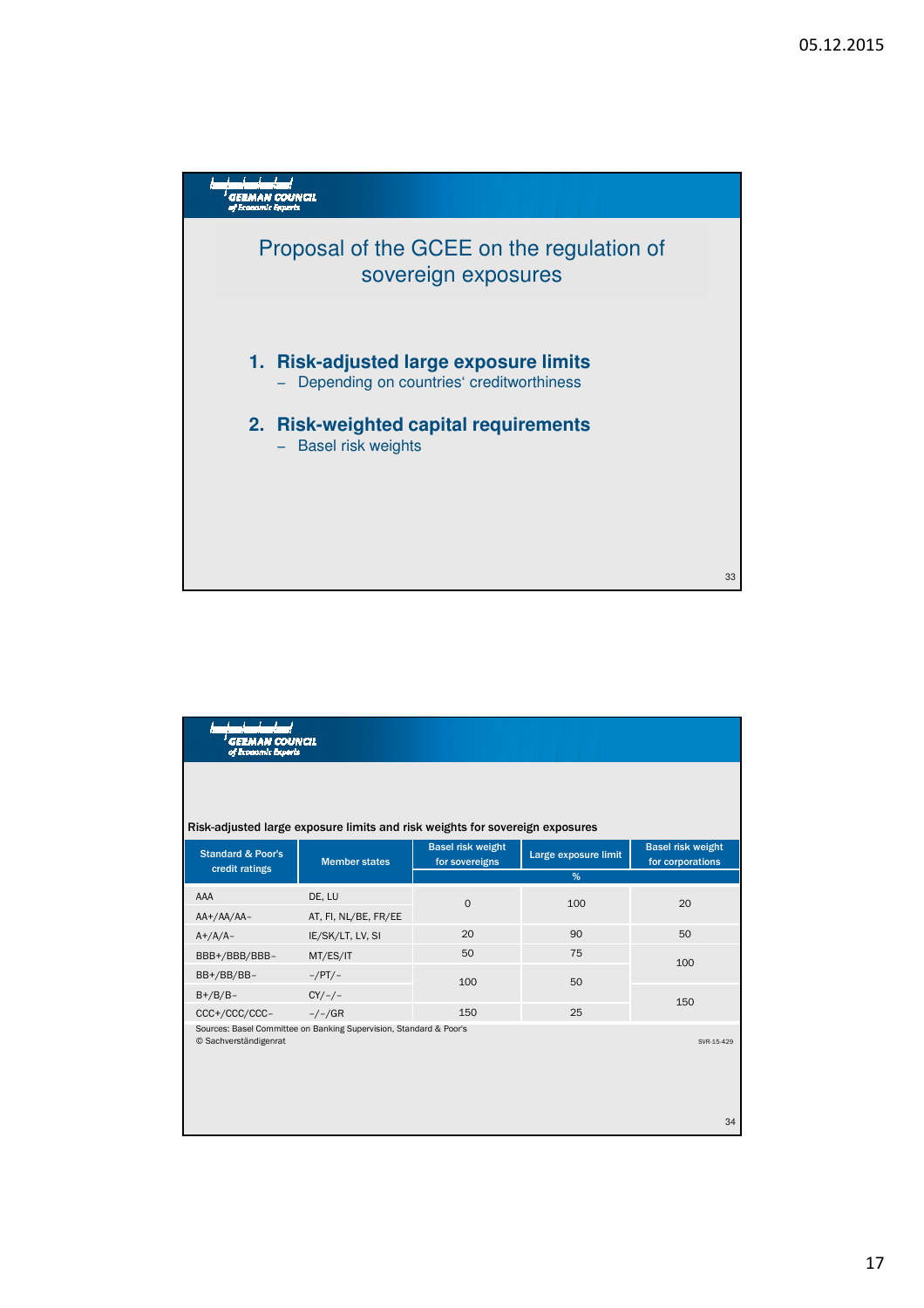

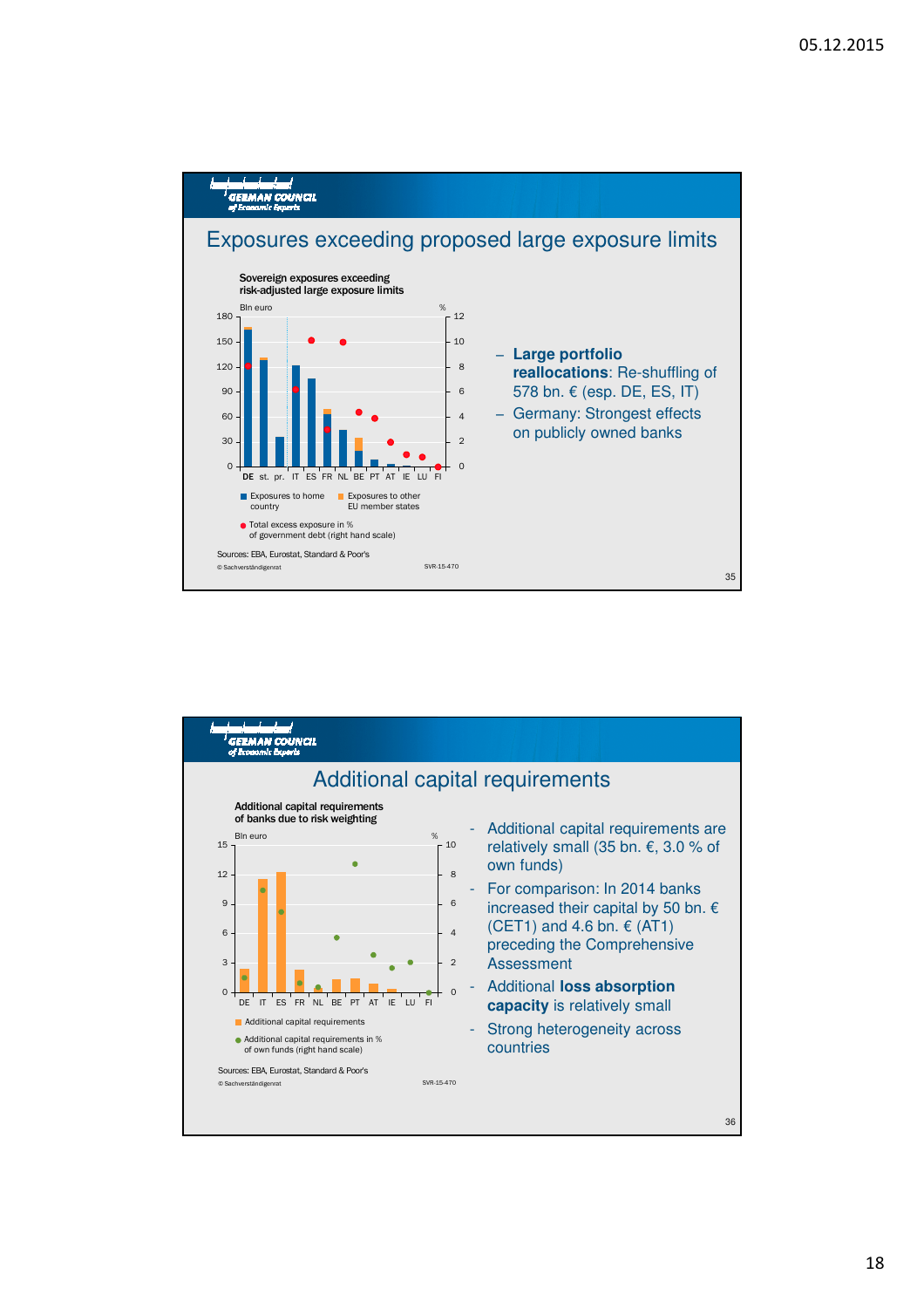

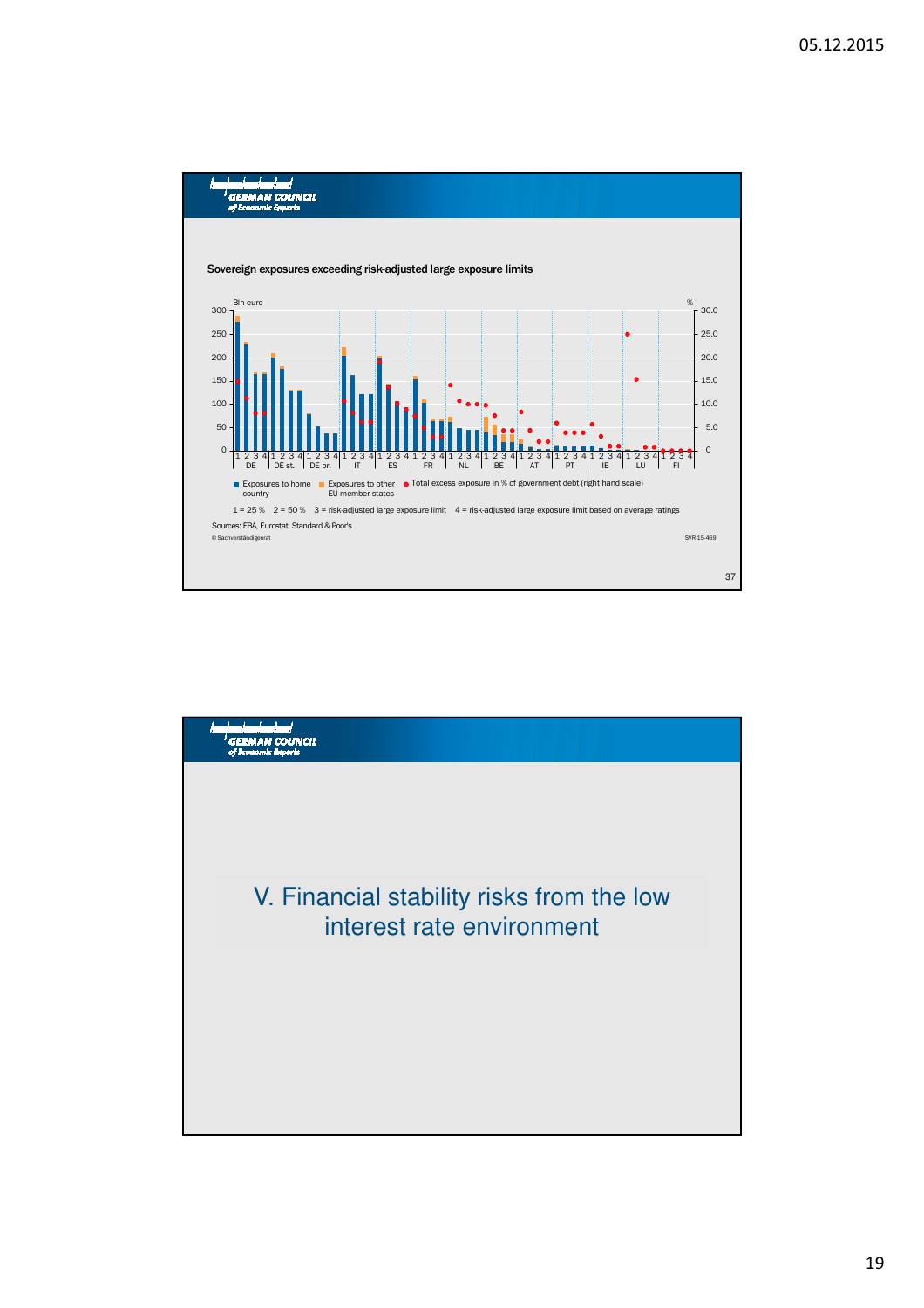

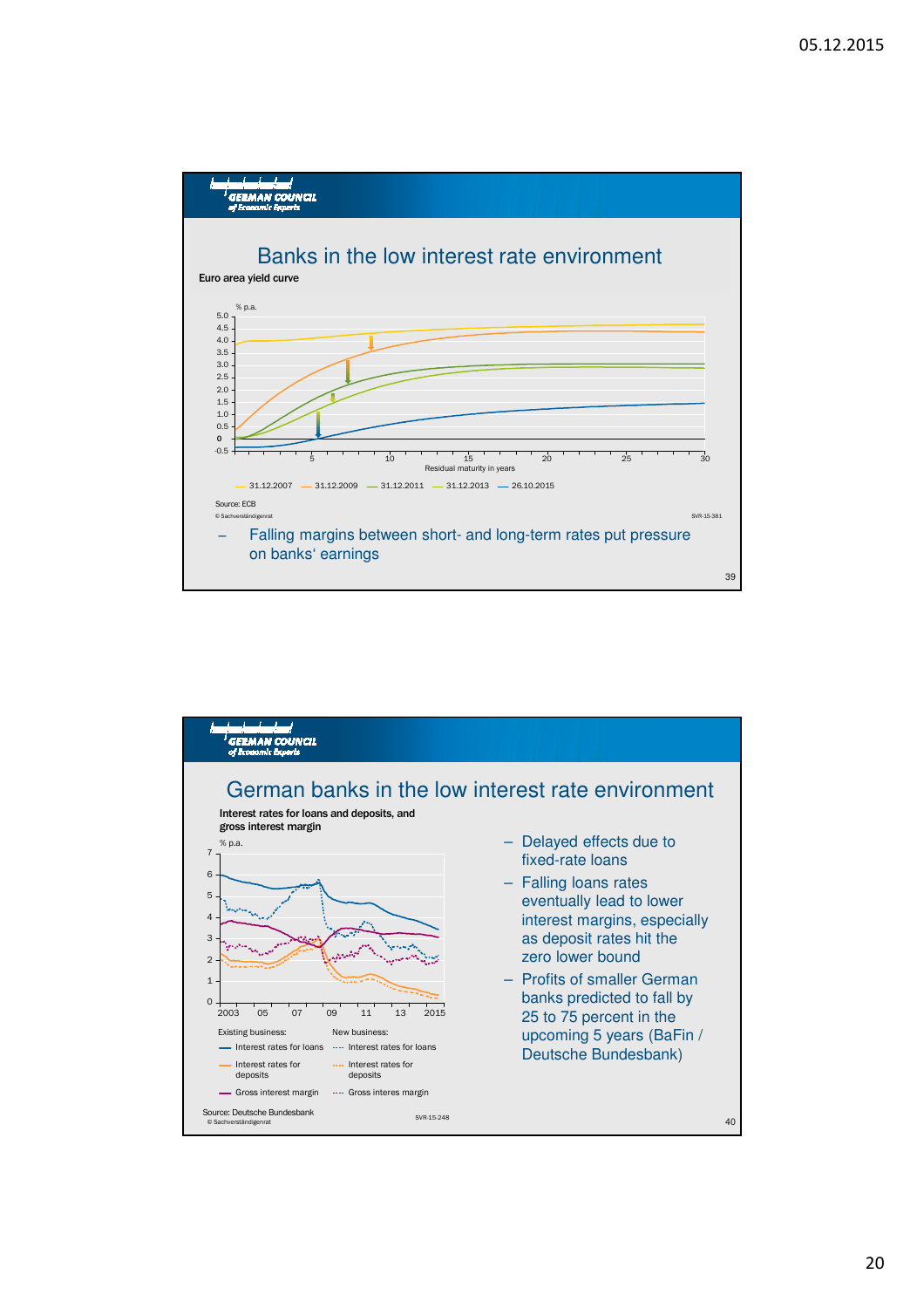

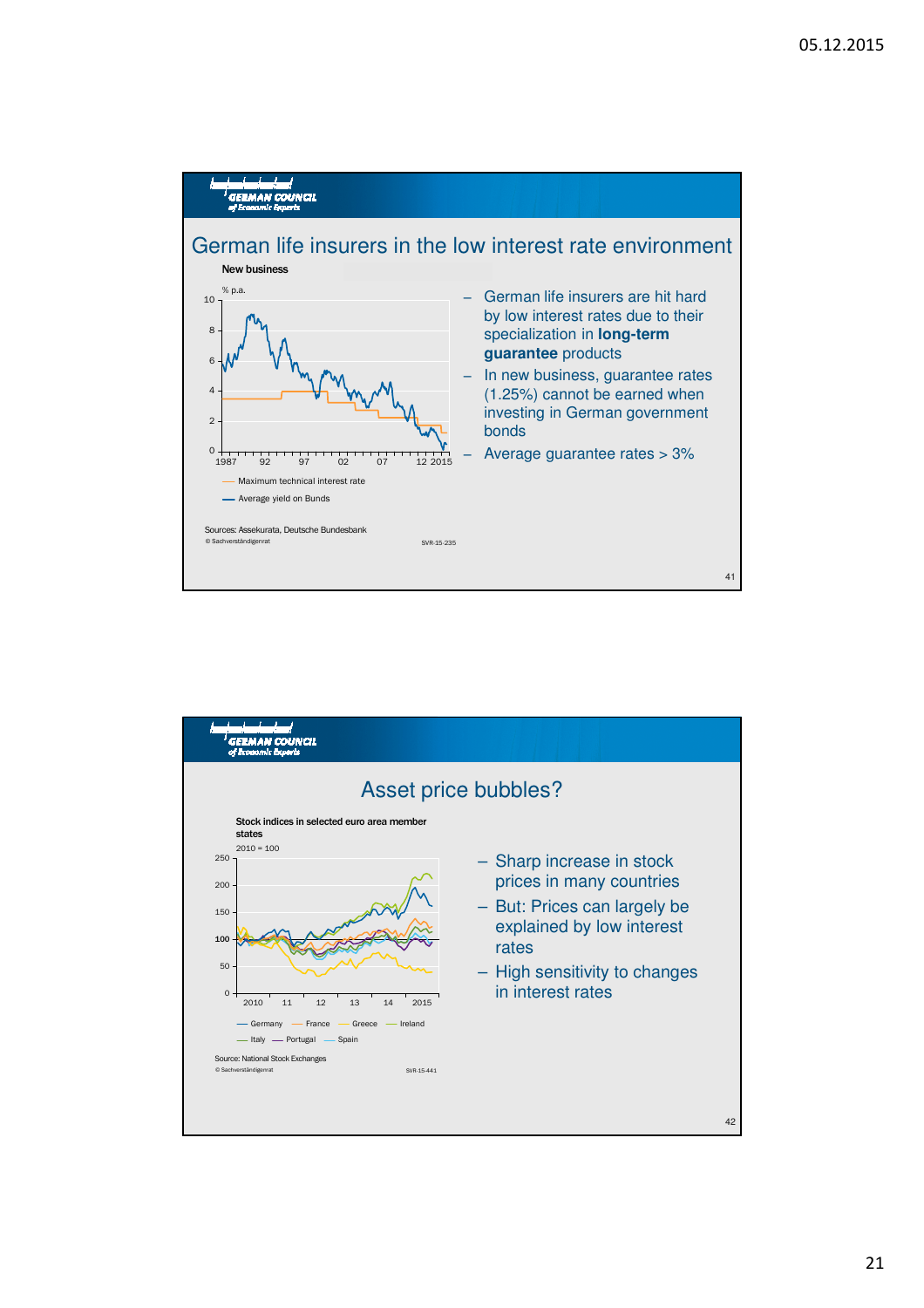